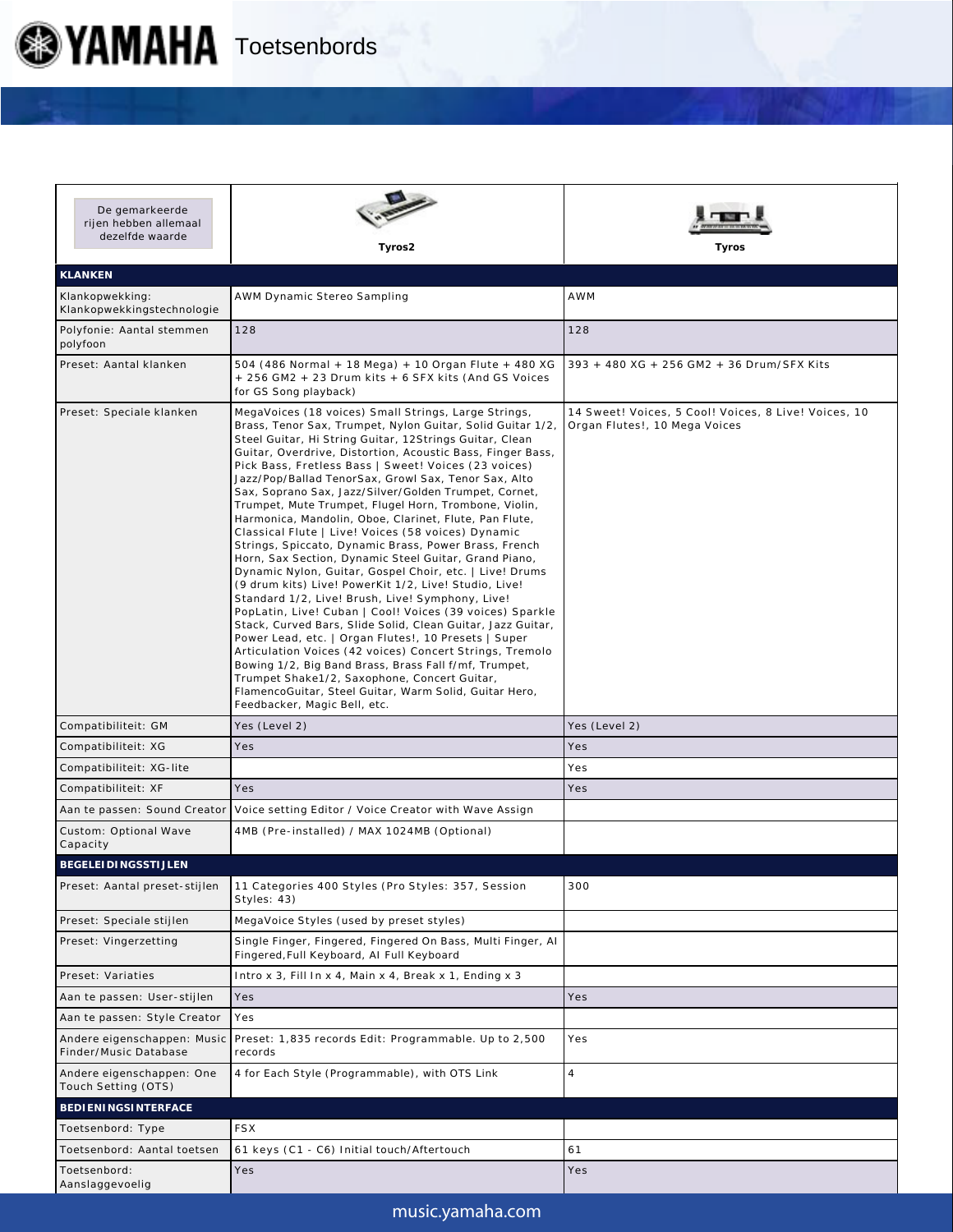| Scherm: Kleur                                         | Color                                                                                                                                             | Color                                                                   |
|-------------------------------------------------------|---------------------------------------------------------------------------------------------------------------------------------------------------|-------------------------------------------------------------------------|
| Scherm: Grootte                                       | 640 x 480 dots VGA Color LCD                                                                                                                      | 640 x 480 dots                                                          |
| Scherm:<br>Achtergrondverlichting                     | Yes                                                                                                                                               | Yes                                                                     |
| Scherm: Songtekstweergave                             | Yes                                                                                                                                               | Yes                                                                     |
| Scherm:                                               | Yes                                                                                                                                               | Yes                                                                     |
| Muzieknotatieweergave<br>Scherm: Aanpassing display-  | Yes                                                                                                                                               |                                                                         |
| achtergrond                                           |                                                                                                                                                   |                                                                         |
| Overige regelaars: Pitch bend                         | Yes                                                                                                                                               | Yes                                                                     |
| Overige regelaars: Modulatie                          | Yes                                                                                                                                               | Yes                                                                     |
| Overige regelaars: Multi pads                         | 120, Pad 1-4, Stop, Select                                                                                                                        | Yes (4 x unlimited banks (depending on the storage<br>media's capacity) |
| SONGS                                                 |                                                                                                                                                   |                                                                         |
| Opnemen: Aantal kanalen                               | 16                                                                                                                                                | 16                                                                      |
| Opnemen: Aantal songs                                 | Unlimited (depending on the storage media's capacity)                                                                                             | Unlimited (depending on the storage media's capacity)                   |
| Compatibel gegevensformaat:<br>Opnemen                | SMF (Format 0)                                                                                                                                    | SMF (Format 0)                                                          |
| Compatible Data Format:<br>Playback                   | SMF (Format 0 & 1), ESEQ, XF, Style File                                                                                                          | SMF (Format 0 & 1), ESEQ, XF, Style File                                |
| Recording: Recording<br>Function                      | Quick Recording, Multi Recording, Step Recording, Song<br>Editing                                                                                 |                                                                         |
| Hard Disk Recording: Control                          | Play, Pause, Stop, Rec, Prev, Next                                                                                                                |                                                                         |
| Hard Disk Recording: Playlist                         | Repeat, Sort, Shuffle, Marking                                                                                                                    |                                                                         |
| <b>EFFECTEN</b>                                       |                                                                                                                                                   |                                                                         |
| Functies: Split                                       | Yes. Separete split points for Chord and Voice (LEFT)                                                                                             | Yes                                                                     |
| Begeleidingsstijl gerelateerd:<br>Vocal Harmony       | $60$ presets $+10$ users                                                                                                                          | 70 Preset                                                               |
| Begeleidingsstijl gerelateerd:<br>Auto Harmony        | Harmony/Echo (17 presets)                                                                                                                         |                                                                         |
| Types: Reverb                                         | 34 presets + 3 users                                                                                                                              | Yes                                                                     |
| Types: Chorus                                         | $30$ presets $+3$ users                                                                                                                           | Yes                                                                     |
| Types: Equalizer                                      | Master EQ x 7, 2-band EQ x 29                                                                                                                     | Master EQ $\times$ 7, 2-band EQ $\times$ 29                             |
| Types: Others                                         | Mic effects: Noise Gate x 1, Compressor x 1, 3Band EQ x                                                                                           | DSP x 3                                                                 |
| Types: Master EQ                                      | 5 Bands: 5 presets + 2 users                                                                                                                      |                                                                         |
| Types: Part EQ                                        | 2 Bands: 29 Parts (R1, R2, R3, Left, MultiPad, Style x 8,<br>Song $x 16$ )                                                                        |                                                                         |
| Types: Blocks                                         | Reverb/Chorus/DSPs: 6, Microphone: 1                                                                                                              |                                                                         |
| Types: DSP                                            | DSP Effect For Style: 189 presets + 3 users DSP Effect<br>For R1/R2/R3/Left: 189 presets + 10 users DSP Effect<br>For Mic: 189 presets + 10 users |                                                                         |
| Types: Master Compressor                              | 5 presets + 5 users                                                                                                                               |                                                                         |
| Functions: Poly/Mono                                  | Yes                                                                                                                                               |                                                                         |
| <b>FUNCTIES</b>                                       |                                                                                                                                                   |                                                                         |
| Demo/Help: Demonstratie                               | Overall Demo, Function Demo                                                                                                                       | 1 Demo Song                                                             |
| Registratiegeheugen: Aantal<br>knoppen                | 8 x unlimited banks (depending on the storage media's<br>capacity)                                                                                | 8 x unlimited banks (depending on the storage media's<br>capacity)      |
| Les/Gids: Gids                                        | Follow Lights, Any Key, Karao-Key, Vocal CueTIME                                                                                                  |                                                                         |
| Les/Gids: Performance-<br>assistant-technologie (PAT) | Yes                                                                                                                                               |                                                                         |
| Totaalregelaars: Metronoom                            | Yes                                                                                                                                               |                                                                         |
| Totaalregelaars: Tempobereik                          | 5 - 500, Tap Tempo                                                                                                                                |                                                                         |
| Totaalregelaars:<br>Transponeren                      | -12 - 0 - 12 (Assignable Keyboard / Song / Master) Upper<br>Octave (-1, 0, +1) Part Octave (-2, -1, 0, +1, +2)                                    |                                                                         |
| Totaalregelaars: Stemmen                              | 414.8 - 440 - 466.8 Hz                                                                                                                            |                                                                         |
| Totaalregelaars:<br>Stemschaaltype                    | 9 presets                                                                                                                                         |                                                                         |
| Overig: Directe toegang                               | Yes                                                                                                                                               |                                                                         |
| Overig: Displaytaal                                   | 5 Languages (English, German, French, Spanish, Italian)                                                                                           |                                                                         |
| Registration Memory: Control                          | Bank +/-, Regist Sequence, Freeze                                                                                                                 |                                                                         |
| OPSLAG EN CONNECTI VI TEI T                           |                                                                                                                                                   |                                                                         |
| Opslag: Diskette                                      | Optional                                                                                                                                          | Yes (2HD, 2DD)                                                          |
| Opslag: Externe drives                                | Optional USB Flash Memory, USB Hard Disk Drive, etc.                                                                                              | Optional connectivity to external SCSI HDD                              |
|                                                       | (via USB to DEVICE)                                                                                                                               |                                                                         |